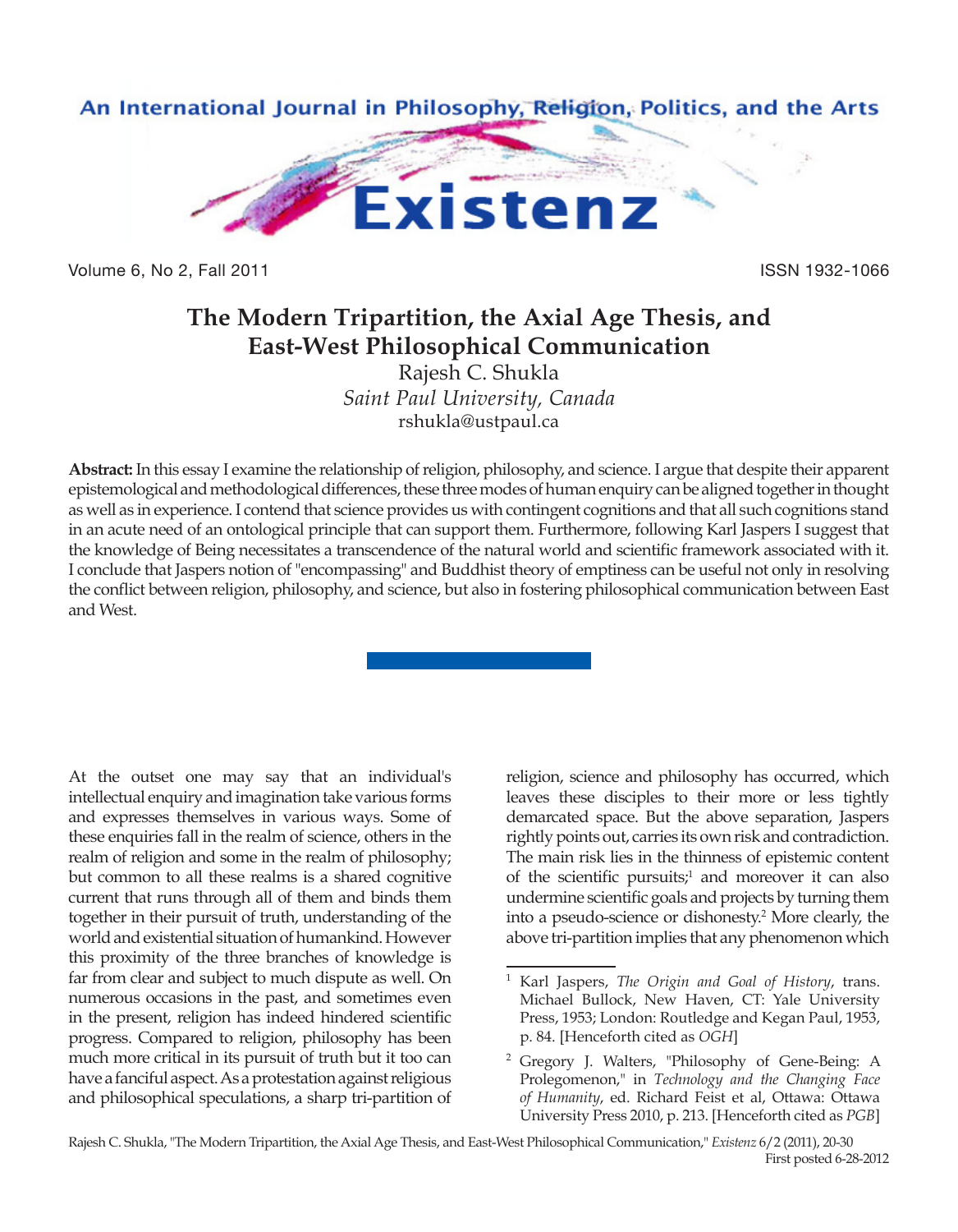falls beyond the natural world or is not susceptible to the known modes of verification oriented cognition would remain unscientific and hence unworthy of a scientific investigation. Secondly, its contradiction resides in the fact that even though science is inspired by a drive to know, it is ill-equipped methodologically to go beyond the natural world and grasp the realm of supernatural (*OGH* 83). In other words, for Jaspers, scientific enquiry is bound to be limited to the natural world only, and it cannot possibly comprehend the Ultimate Reality or Being, which supports the world. But these are serious limitations.

### **Tripartition of Religion, Philosophy, and Science**

I want to begin with the obvious point that human beings live in the world and that they are endowed with a rational capacity and that they desire to know the world and everything else associated with its existence. In other words, for now I wish to assume the epistemological distinction between subject and object and want to take cognition as a revealing process, which discloses the object to the subject. I shall further contend that religion, philosophy, and science start off with similar assumptions regarding the possibility of the existence of matter and human subject, but part ways in their explanations of the above realities. Religion, particularly in its Judeo-Christian manifestation, believes that God is the final source of all matter and spirits, and that all truth and knowledge must be ultimately aligned with divine thoughts.

Unlike religion, philosophy does not make colossal statements regarding the world, self or God on the basis of a belief. Philosophy, since Socrates, seeks to investigate the nature of truth and reality and refuges to confirm what cannot be confirmed on rational grounds. However, the difficulty with the above religious and philosophical pursuits of truth is that neither of them meets the standards of a scientific enquiry. In contrast to religion and philosophy, science adopts a verification-driven approach towards cognition and tends to examine the world and all possible truths in their empirical manifestations—not mere speculations. Thus in principle, religion claims to provide us with a comprehensive knowledge, philosophy remains open to all possibilities, and science appears to forces a clear distinction between what can be legitimately known and verified, how far our knowledge claims can be extended on the basis of empirical observation, and how to differentiate genuine knowledge claims from

phantom-like speculations. According to Karl Jaspers, this difference in understanding of cognition and cognitive methodology is the fundamental source of modern tripartition of religion, philosophy, and science.

Modern science makes a clear distinction between genuine knowledge claims and pseudo-knowledge claims. Whereas the pseudo-knowledge claims can be neither proved true nor false on experiential grounds, the scientific knowledge claims are open to further research and verification. Scientific claims are objective in the sense that they can be verified through reason and experience. For example, medical isotopes behave in a certain way under certain conditions and their behavior can be explained in terms of physical or material causation, that is, one event provoking the other. The behavior of isotopes is not dependent upon an individual's perception, but rather on the casual chain of the involved substances.

Next, modern science also believes in the universality of all cognition. Indeed scientific universality implies that scientific truths are valid across the board and that they would hold good under similar circumstances at all times and all places. Moreover, scientific universality also views the entire world as an object of possible cognition, believing that whatever happens in the world has a casual chain and that it can be understood and explained within the scientific framework, without taking recourse to a supernatural power or being. Jaspers elucidates this overreaching of scientific research and ambition in the following terms:

Whatever takes place in the world is subject to observation, enquiry and investigation, no matter whether it involves the facts of nature, the actions and statements of men, or their creations and destinies. Religion, too, and every kind of authority, is investigated. And not only every reality, but also every intellectual possibility becomes an object of investigation. There are no limits to enquiry and research. (*OGH* 89)

Thus understood, the engagement of science with the world seems extremely comprehensive and problematic at the same time. Jaspers points out that modern science is driven by an ardent desire to comprehend all possible truths in their entirety, so that it can provide us with a final and plausible explanation of everything around and beyond us. Yet methodologically science is also committed to operate on particular manifestations of the reality alone, and to not engage in the enquiries regarding the nature of reality in its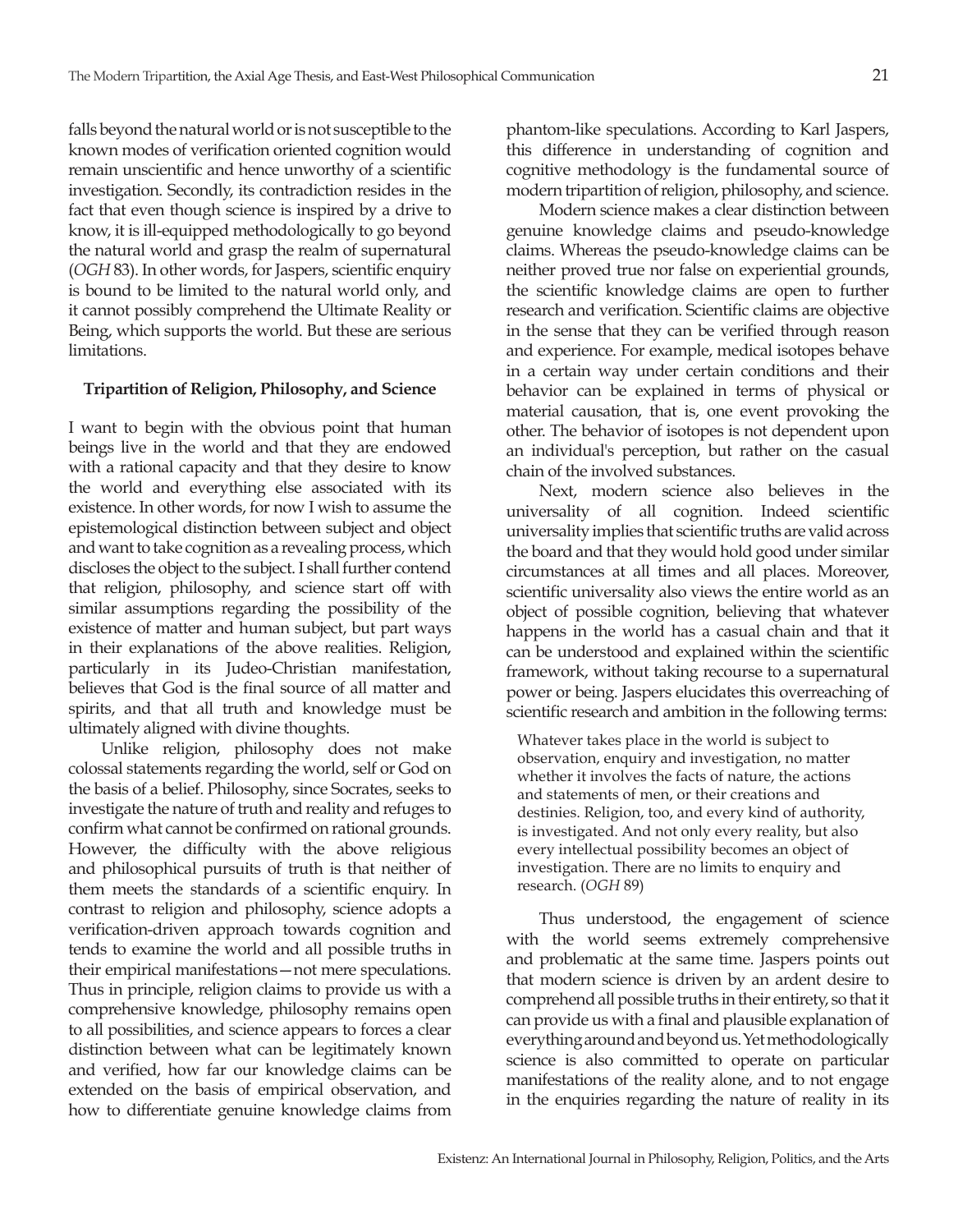totality—or reality as such. So, paradoxically the desire to know in the sciences is constantly impeded by its methodological commitment to not-know the world in its complete manifestation. Moreover, scientific method does not tolerate a trespassing of concrete reasoning and experience; but then neither of these two quite exhaust the question regarding what is experienced through the world—or the possibility of Being:

This forever incomplete cognition is, by intent, directed towards something that exists and that will be disclosed by cognition. But while cognition presses illimitably forward, it is not capable of apprehending the eternal certitude of Being as a whole. (*OGH* 84)

In the present sense scientific cognition must always remain incomplete, a path towards a destination, which must remain unknown and unknowable as well. Or to put another way, science cannot find completeness without turning into something unscientific.

Another major fall out of the scientific method has been the fragmentation of knowledge or lack of internal cohesiveness. Each scientific enquiry illuminates a particular aspect of reality and opens new vista on the world. For instance, physics, chemistry, biology each disclose a particular aspect of reality and even different aspects of reality within the same stream; but taken together, they do not provide us with the knowledge of the whole of reality: "In modern cognition, the systematic character of knowledge, instead of leading to a whole system, leads to the problem of the system of sciences" (*OGH* 86). This results in a contrived cognition and lack of harmony among the known. Indeed a harmony would require some universal inter-connectedness among different expressions of reality, and call for their reconciliation as well. This necessitates a broader comprehension of reality and interconnectedness of its various dimensions and associated knowledge claims. But such things, we saw earlier, run counter to the professed scientific methodology, which discourages the possibility of interconnectedness of all types knowledge. Here, we may also recall that impressed with scientific method and its specificity, many logical positivists in the fifties and sixties dismissed unscientific philosophical knowledge and tried to trim down philosophical enquiry in terms of scientific veracity.

Even though Jaspers is conscious of the limits of modern science and technology, he does not minimize them. On the contrary, he considers science as an important element of human dignity and welfare. Indeed science helps us differentiate between

compelling certitude and un-certitude in the realm of human experiences, and supplies us with a clear, cogent and certain knowledge under given conditions. These elements of scientific cognition, according to Jaspers, are essential to human dignity, as they help us understand the world critically and objectively. Moreover, since this world is the collective playground of all individuals, science can definitely help them all understand their existential conditions better and infuse them with fresh insights.

Up to now I have argued, along with Jaspers, that the cogency and certitude of scientific truths are restrictive. They reveal only one aspect of the natural world or world of appearance—and not the totality [of Being]. The knowledge of Being necessitates a philosophical transcendence of the natural world and scientific cognition. We step into the realm of "encompassing," which alone can carry the culmination of all possible possible cognitions. Gerhard Knauss writes: "Jaspers considers the philosophical truth of Being and of that which transcends all being to be fundamentally different from scientific truth, which concerns the appearance of what there is."3

The differences between philosophical and scientific knowledge that Jaspers and Knauss elucidate should not be used to increase the separation of the two modes of knowledge, or fact and value dichotomy associated with them. That does not seem to be their intention. Indeed Knauss uses this distinction to highlight two important points. First, he argues that despite scientific interest in precision and accurateness, science does not investigate the fundamental questions regarding meaning and Being. On the contrary, it assumes them. But these are precisely the questions that philosophy struggles to resolve. To suspend the question regarding the meaning of an object or statement or truth or value is definitely not to answer them, but that is exactly what science does when it enters in the corridors of scientific dogmatism: "Hence the great and pressing task of our epoch is the pure apprehension of the meaning and limits of modern science" (*OGH* 94).

Gerhard Knauss, "Karl Jaspers on Philosophy and Science: Distinction and Relation," in *Karl Jaspers's Philosophy: Expositions & Interpretations*, ed. Kurt Salamun & Gregory J. Walters, New York: Humanity Book 2008, p. 72. [Henceforth cited as *JPS*]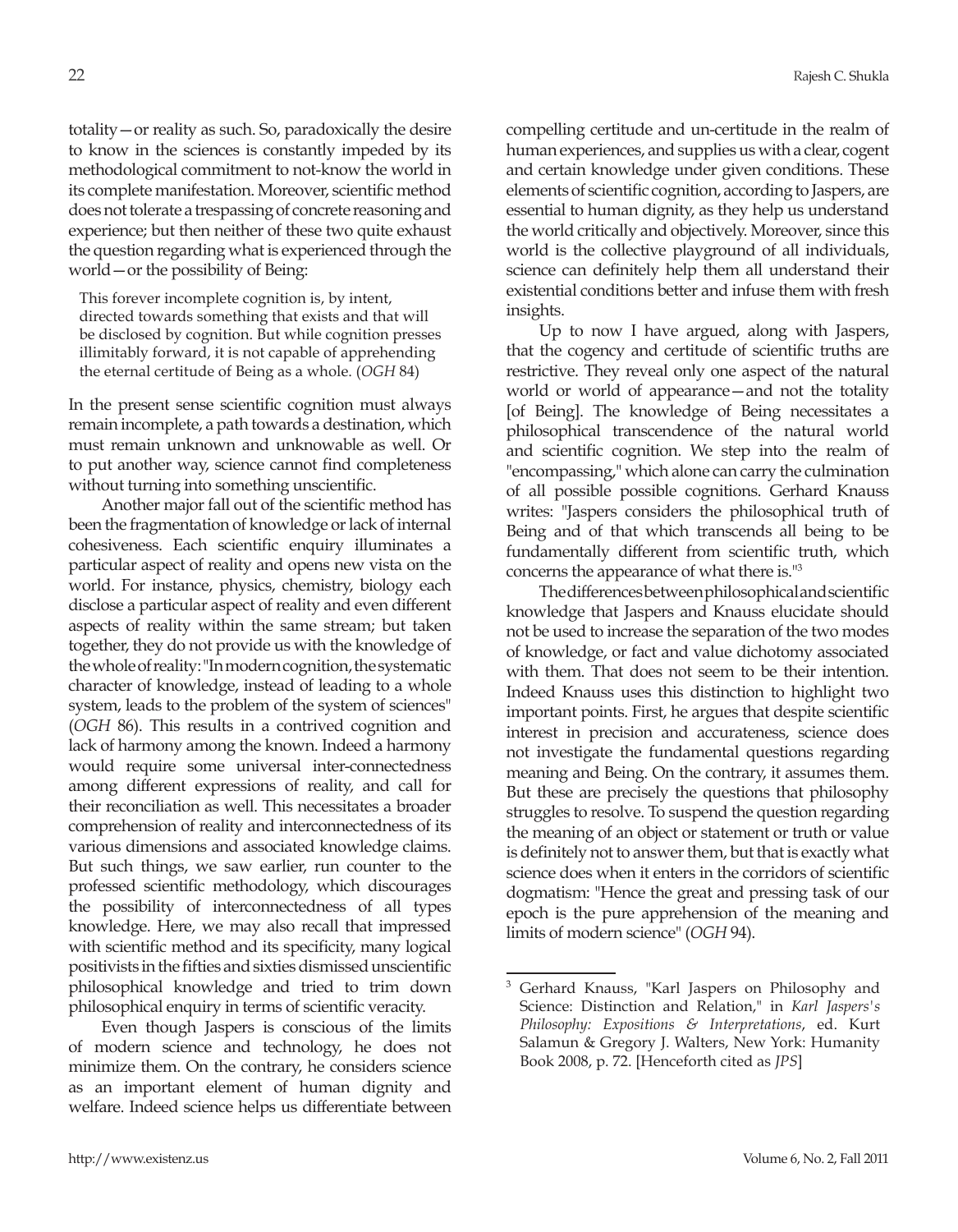Secondly, scientific knowledge can never provide us with the knowledge of Encompassing and transcendence, which are so central to Jaspers' philosophical thought. It is essential for science to start with some established knowledge claims, rudimentary as they may be—for instance, that we live a world, and then to go on exploring its possible constituents. More clearly, scientific knowledge entails some presuppositions at its core. These presuppositions are crucial to the definition and realization of scientific clarity and certitude. Neither transcendence nor encompassing would be susceptible to this mode of scientific research: not because they are not genuine knowledge, but because they fall outside scientific frameworks. As a matter of fact they both deal with the conditions of the scientific experience and so cannot be given in the experience itself: "The Encompassing and the world as whole have no presuppositions, and for this very reason evade any sort of cognition that is certain as well as contingent on method" (*JPS* 81).

Knauss suggests that the ultimate questions regarding the meaning of the totality of existence are, indeed, philosophically relevant; but science cannot answer them. Despite their philosophical value and overall utility, the above questions are not open to a scientific explanation. For instance, what is the meaning of red or blue, black or white color, and can this meaning be taught to someone who has not seen these colors? The questions regarding meaning of an object, as Wittgenstein has shown, admit multiple answers depending upon their potential use in the language game.<sup>4</sup> If so, then to comprehend the meaning of Encompassing or Transcendence, a different kind of language game would be required. Science is not well equipped to answer this question. This limitation of science does not need to be lamented. On the contrary, it can be taken as a teachable moment that saves science from making unscientific and reductive claims, and provides philosophy with its starting point. Knauss captures this element of Jaspers thought well: "On the one hand, philosophy gives meaning and purpose to science and propels it forward. On the other hand, philosophy needs the content of scientific knowledge of the world in order to transcend with respect to it" (*JPS* 76).

The tension among science, religion, and philosophy that is characteristic of modern Western

thought has its roots in some rigid and probably unsubstantiated scientific knowledge claims. It is a mistake to say that we know or that we can know, when we do not know or cannot know. This is the same danger that Socrates warned us against and wanted to avoid. It has revisited us again in the form of current scientific-epistemological dogmatism. In the next section I will show that the Axial Indian thinkers and their contemporary counterparts recognize the power and possibility of human reasoning and experience sciences, and at the same time make room for genuine doubts, multiplicity of knowledge, and stay ready to negotiate the challenges involved in the cognitive episodes: "if scientific analysis were conclusively to demonstrate certain claims in Buddhism to be false, then we must accept the findings of science and abandon those claims."5

### **Jaspers, Buddha, and The Axial Age Thesis**

There are two fundamental claims to Jaspers' Axial Age Thesis. First, Japers argues that it was during the axial period that human beings, for the first time in their recorded history, became fully self-aware. Confronted with existential challenges and problems of the world, they started asking radical questions regarding human life itself. This interrogation of human life and existence led to a refined self-perception and thoughtful appreciation of the world in the axial age. Jaspers writes:

Man proved capable of contrasting himself inwardly with the entire universe. He discovered within himself the origin from which to raise himself above his own self and world…. What was later called reason and personality was revealed for the first time during the Axial Period. (*OGH* 3, 4)

Second, Jaspers also contends that the modifications that human consciousness went through during the axial period have lasting effects and have anchored human life since then. He writes:

Until today mankind has lived by what happened during the Axial Period, by what was thought and created during that period. In each new upward flight it returns in the recollection to this period and is fired a new by it. (*OGH* 7)

In what follows, I want to situate Jaspers' analysis

<sup>4</sup> Ludwig Wittgenstein, *Philosophical Investigations*, trans. G. E. Anscombe, Oxford: Basil Blackwell 1967, sections 43 & 66.

<sup>5</sup> The Dalai Lama, *The Universe in a Single Atom: The Convergence of Science and Spirituality*, New York: Broadway Books 2005, p. 3. [Henceforth cited as *USA*]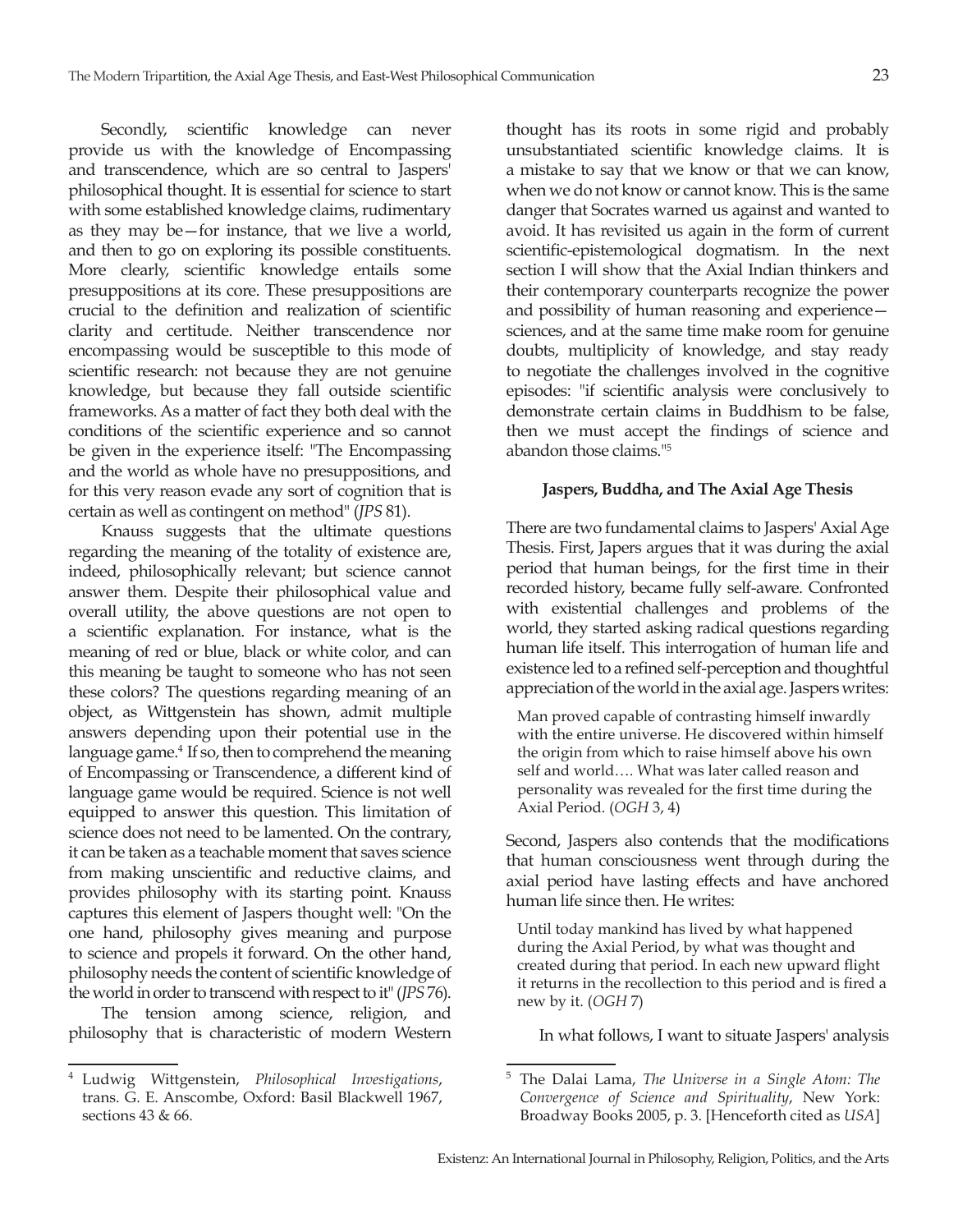of the axial period in Indian context. In particular, I want to ask: How did axial Indian thinkers view human life? Has their conception of life persisted over time? Does it continue to inform Indian psyche even now? In the same vein, I shall also probe if the idea of reason and personality in the axial Buddhist thought are conducive to modern scientific enquiry, or detrimental to its progress.

A cursory view of the axial Indian thought shows that Indian thinkers were preoccupied with eternal questions regarding human life and existence. The Vedic, the Upanishadic, the Buddhist and Jain thinkers among others grapple with questions regarding the world, self, and God, and propose different, even conflicting, solutions. Despite their differences, these thinkers demonstrate a common tendency. They seem to believe that worldly existence in its current form is somewhat superficial and problematic. In their opinion the world that I live in and that self that I am are presented to me under the veil of ignorance. The Upanishadic thinkers argue that the world is an appearance, a concealment process, which delays our grasp of the ultimate truth and reality. So it must be transcended.

Contrary to the Vedic and Upanishadic formulations, Buddha does not view the world and human life in terms of appearance only. He takes the world seriously, respects its current manifestation and wants to examine it. He is perturbed by the way human life unfolds in this world; that is, the process of birth, growth, and death. He wants to find out why it happens the way it happens. He equally is overwhelmed to see that even the best moments in human life are replete with sadness, and cause pain and suffering in the long run. He wants to know the truth and understand the true nature of reality. This cannot be done with a quick dismissal of the world as Maya. Against the Vedic and Upanishadic thinkers, Buddha maintains that we must comprehend our worldly existence and realize its limitations if we want to lay our hands on the final truth or grasp Nirvana. He espouses this understanding of the world via four noble truths:

- 1. There is suffering.
- 2. There is a cause of suffering.
- 3. There is a cessation of suffering.
- 4. There is a way to attain it.

The four noble truths provide us not only with the synopsis of human life and existence in their current form, but also a crux of the Buddhist theory of causation, which is developed more thoroughly in the

doctrine of dependent origination. The first noble truth asserts, upon examination, that worldly existence is full of pain and suffering. This is not so because something has gone wrong and someone is grieving. This is not so because someone has died and someone has turned into an orphan. The suffering is there because the world is there. The world carries the elements of suffering; and in this sense our worldly existence is synonymous with suffering. The second noble truth locates suffering into a cause. It proclaims that suffering does not arise out of nothing. In other words, suffering has its roots and is situated in a cosmic cycle. The third noble truth is about the cessation of suffering. The worldly pain and suffering need not continue forever. They can be stopped. Finally, the fourth noble truth prescribes a clear path to stop suffering. This is known as the eightfold path: 1. right view, 2. right resolve, 3. right speech, 4. right action, 5. right living, 6. right effort, 7. right thought, 8. right concentration. So in essence, the first noble truth identifies a phenomenal condition, the second traces the cause of the above condition, the third carries a hope, and the fourth noble truth realizes the highest spiritual progress imaginable.

I want to look at the second noble truth a little more closely, as the idea of causation is crucial to the Buddhist, as well as modern scientific, thought. The second noble truth is particularly significant because unlike many other spiritual masters Buddha does not hand down an uncritical doctrine based on faith, but pleads for an existential elucidation of truth and reality. In the 38th discourse of *Majjhima-nikāya*, he speaks thus: "'Then, monks, what you have just said is only that *you yourselves* have recognized, what *you yourselves* have comprehended, and what *you yourselves* have understood; is it not so?' 'It is even so, Lord.'"<sup>6</sup> What the monks in the *Majjhima-nikāya* have just comprehended is that the ordinary view of reality—along with its notion of material causation and subject-object dichotomy—is misleading and false. The ordinary person sees reality in terms of being and non-being, existence and nonexistence. She looks at a particular phenomenon or truth and proclaims that it exists or that it does not exist, and takes her categories of characterization as exhaustive modes of judgment. Likewise she looks at herself and contrasts herself with her body or with the world, her

<sup>6</sup> Majjhima-nikāya, 38th Discourse, cited in *Outlines of Indian Philosophy* by Mysore Hiriyanna, Delhi: Motilal Manarsidass Publishers Private Limited 2005, p. 150. [Henceforth cited as *OIP*]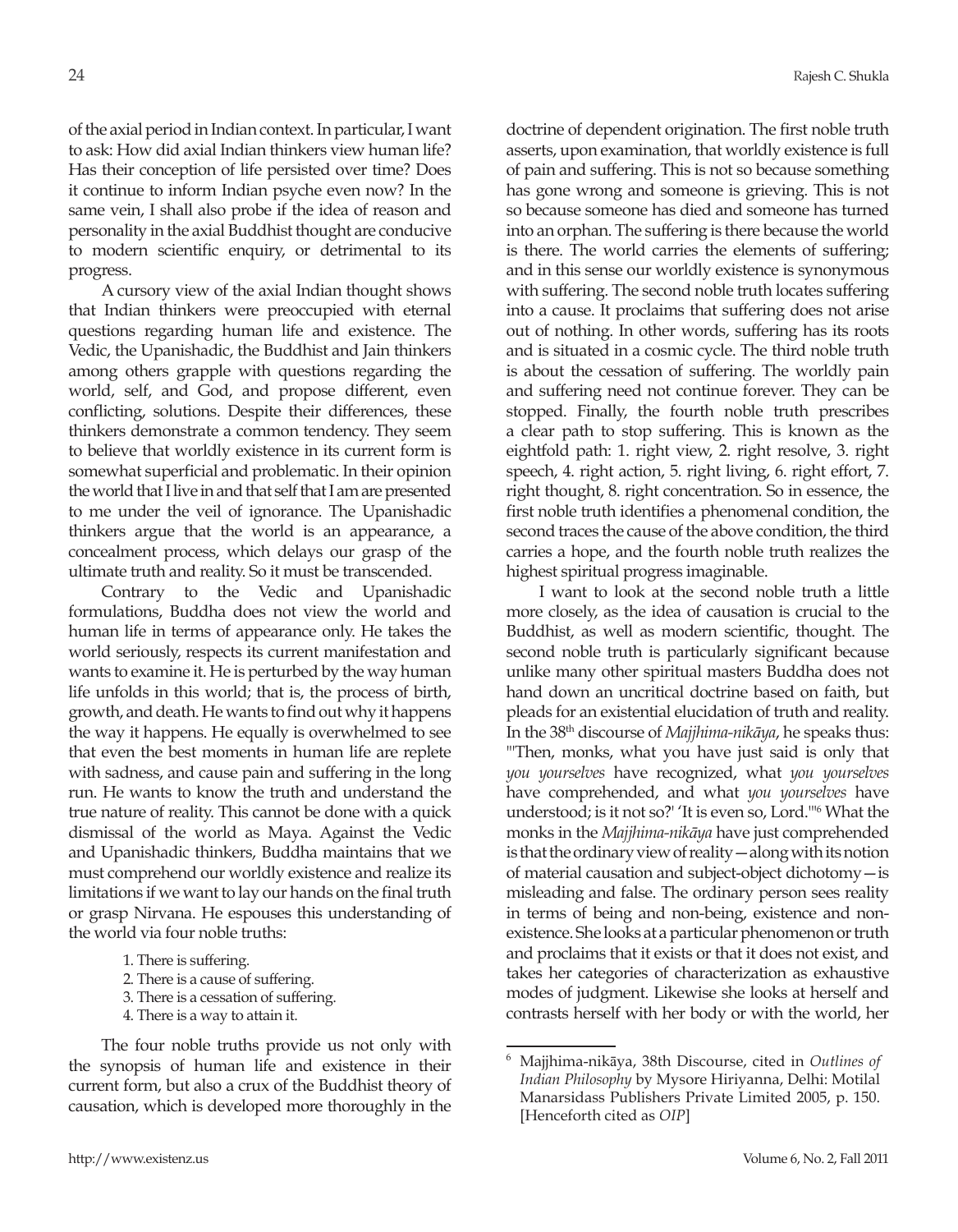soul from the body, and again believes in her good judgment. But for Buddha the nature of reality is such that it cannot be comprehended within the framework of conventional and dualist judgments. He wants the monks to understand that everything that exists has a cause, and everything that has a cause is transitory, without a semblance of permanence. As a result, neither being nor non-being, but only seamless becoming can truly approximate reality. Hiriyanna remarks:

Since there is incessant production, but no *new things* are brought into being, the world becomes the worldprocess—'a continual coming-to-be and passing away.' Neither the world as a whole, nor any object in it, can be described as subject to the process. The process is the thing. (*OIP* 142)

The Buddhist denial of material and spiritual permanence appears to have equally upsetting effects in the realm of science as well as religion. It undermines the idea of natural causation by showing that the socalled material properties are not as permanent as ordinarily assumed—even by the modern scientists. These properties are subject to quick succession and change, and are conventional by nature. They come into existence and pass away, arise again but perish the moment after: all existence is momentary. If true, the Buddhist view removes matter as a permanent object of scientific observation. Furthermore, the doctrine of momentariness conceives of self, not as a spiritual substance, but as a series of experiences attached together, without a permanent spiritual substratum synching them. One wonders at this point if the Buddhists, like the skeptics, have annulled the possibility of all material and spiritual growth, scientific and religious progress. This might seem a little odd given that we have argued earlier that Buddha wanted to study reality empirically and that he "felt that the world would be better for the triumph of the natural law over supernatural."7 Or did we miss something?

Recall that one of the main criticisms that Jaspers mounts against modern science is that it fails to realize its limitations. Even though it aspires to disclose reality in its totality, it is theoretically bound to remain unsuccessful in its ultimate quest. Buddhists too face these limitations of phenomenal knowledge and sciences, though for different reasons and in different

ways, and seek their way out of the current predicament. I wish to consider their two main arguments. In the first place, they suggest that modern science relies upon reason and experience for the verification of scientific knowledge, but construes them both in a restrictive and discursive way. The Dalai Lama points out that an experience, in order to be scientifically valid, must be demonstrable to others. In other words, if I make a scientific discovery then I must be able to present it to others and they must be able, in theory, to verify the veracity of my claim. In sciences, this is known as the third person argument. The main difficulty with the third person requirement is that it rules out the scientific authenticity of all possible experiences which are not open to a third party verification, including an individual's meditative experiences. Yet such experiences are part of an individual's cognitive frame and capable of facilitating the highest spiritual and existential encounters:

But though Buddha's doctrine is accessible to normal consciousness, it cannot be effective without suprasensory experience. The rational thinking of our finite mind is not adequate vessel for it. The core of the doctrine is perceived only by meditation, and rational formulation can give no more than a pale shadow or imitation of it.<sup>8</sup>

Next, Buddhists also raise serious issues with the very idea of causation itself. They classify causation under two broad categories: dualistic causation and monistic causation. Dualistic causation conceives of a cause independently of its possible effects and holds that all such effects come into existence after the activation of the material cause. In other words, on the dualistic view, cause and effects always remain separate and independent of each other. Monistic causation on the other hand traces all effects to the original cause and explains them all along with their cause in some spiritual or material fashion. The difficulty with the dualist view is that it is conceptually incoherent. It cuts cause and effects into two halves, both equally independent and self-enveloped, and stifles the possibility of any interconnection between the two. This objection finds extensive expression in Nagarjuna and the Dalai Lama:

<sup>7</sup> Sarvepalli Radhakrishnan, *Indian Philosophy*, Vol. 1, intr. Jitendra N. Mohanty, New Delhi: Oxford University Press 2008, p. 299.

<sup>8</sup> Karl Jaspers, *Socrates, Buddha, Confucius, Jesus: The Paradigmatic Individuals* [from *The Great Philosophers*, Vol. 1], ed. Hannah Arendt, trans. Ralph Manheim, San Diego: A Harvest Book 1962, p. 28. [Henceforth cited as *TPI*]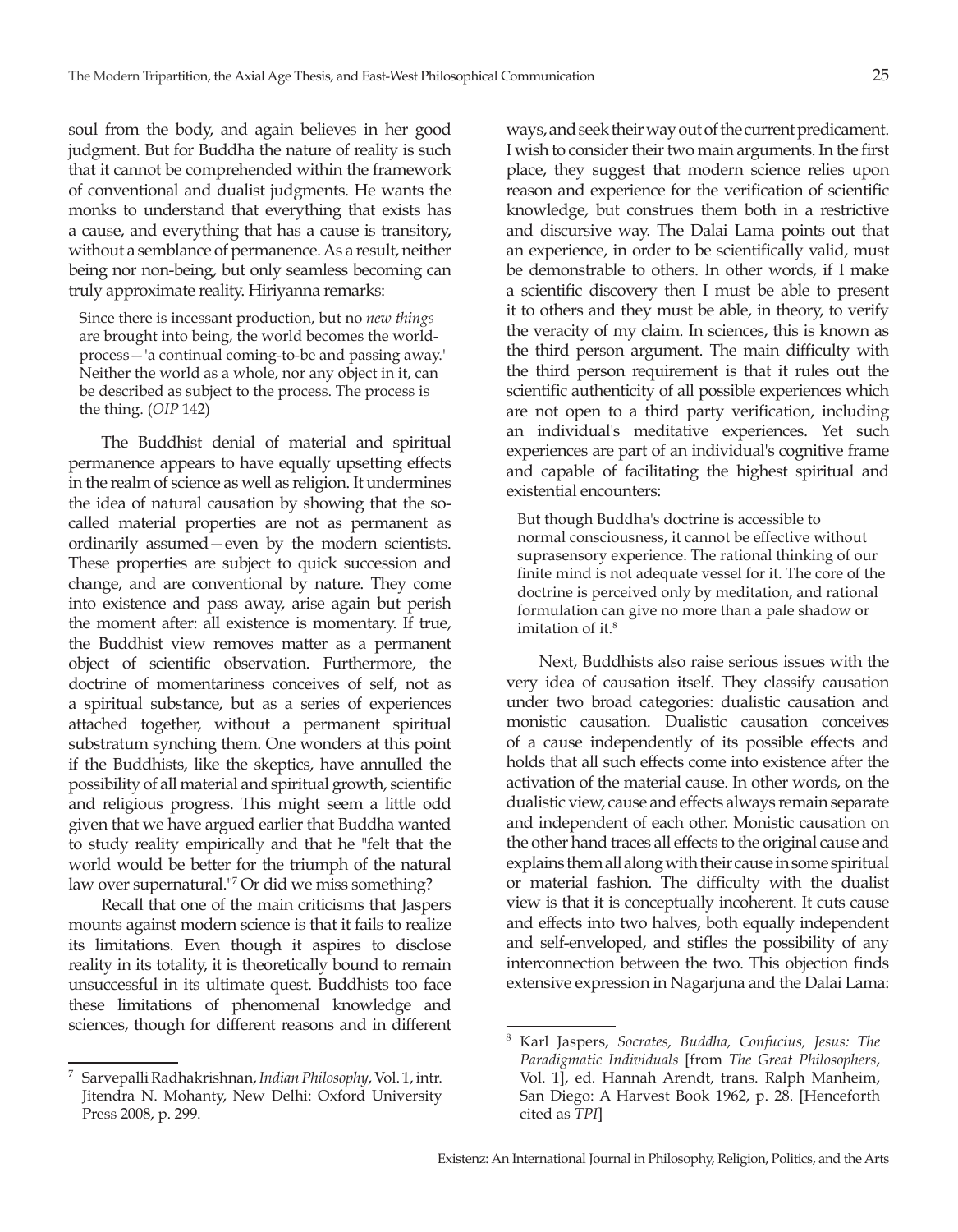Effectively, the notion of intrinsic, independent existence is incompatible with causation. This is because causation implies contingency and dependence, while anything that possesses independent existence would be immutable and selfenclosed. (*USA* 47)

The dualistic view of causation requires an additional cause that can initiate the first movement, sort of a prime mover, which can set the ball rolling, but then the fear is that this might collapse into some form of monistic causation. The monist view does not take us any further. It falsifies the possibility of any genuine development or growth, as the effects are already entailed in the cause. Buddhists reject both these views of causation, and replace them by the theory of dependent origination.

The idea of dependent origination takes its start in observation or sense experience of the individual. I perceive an object with a particular shape and size and call it an apple. Or, I hear someone knocking on my door and realize that she is Maria. Now in both the instances all that I have been presented with is a particular kind of sense experience—sense datum, if you like. Also keep in mind that the moment of perceptual encounter passes right at the moment of perception, and with it goes the experience that I originally had. But my impressions of the above events persist. Moreover, I start characterizing them as if they are something real, concrete, independent and individuated. Note that no such property was the constituent of my initial perception. These properties, Buddhists believe, are inferred. They are the result of a combination of ideas, mental exercises, and samskara (emotional and spiritual conditioning), and are ultimately unreal. They do not possess an independent truth of their own and cannot be attributed to an agent (material or spiritual) because no such agent is experienced or exists. We infer the existence of an agent on the basis of our experiences, but upon examination we find that our inference is as empty as the experiences that support it. On this view, the notion of individual self turns out as empty as an apple, spiritual substance as empty as material: "Both soul and matter exist only as complexes and neither is a single self-contained entity" (*OIP* 141). All is empty.

Before closing this section, we may want to take note of some important objections against the emptiness theory. It is said that the emptiness theory if true demolishes all practical endeavors and forces some sort of nihilism upon us. Why should I act

if I do not exist, at least the way I think I exist? Do my actions have any value? Furthermore an action presupposes an actor, but emptiness denies the very possibility of such actors. These are different ways of asking the same question: Without an agent, can an action take place? To this Buddhist reply that the above questions smack of conventionalism in so far as they seek to grasp the existence of self and reality in general under four logical categories. These categories are: (1) something is, (2) something is not, (3) something is and is not, and finally, (4) something neither is nor is not. However, these categories cannot explain the ultimate truth. The emptiness doctrine shows that actions are manifestations of conditioned becoming and just as there is no specific physical cause likewise there is no individual agent in the ultimate sense. This does not stop Buddhists from recognizing that in the phenomenal world some individuation is bound to occur. And so we need to work towards the removal of those conditions that cause this individuation in the first place: "In emptiness I gain awareness of that to which signs such as birth and death no longer apply, of something motionless, for which all coming and going have lost their meaning."9

Another objection deals with the relevance of the Buddhist law of karma and the idea of transmigration. Both the law of karma and transmigration necessitate that an agent performs certain actions, is subject to certain consequences, reaps the reward of good karma, and suffers the consequences for the bad ones. This is how the law of karma unfolds in the *Bhagavadgita* and also in other Hindu texts, which seem to inspire the Buddhist doctrine. Some interpreters have suggested an interesting resolution to the above problem. They argue that we must not view the law of karma and transmigration in an historical sense. These are dynamic occurrences entailed in the conception of conditioned becoming, and emptiness itself. More explicitly, an individual goes through karmic cycle and transmigration every moment, much like a burning flame: "The belief in the karma doctrine really presents no new difficulty to Buddhism; for if there can be action without agent, there can well be transmigration without transmigrating agent"(*OIP* 153).

<sup>9</sup> Karl Jaspers, *Anaximander, Heraclitus, Parmenides, Plotinus, Lao-Tzu, Nagarjuna* [from *The Great Philosophers*, Vol. 2], ed. Hannah Arendt, trans. Ralph Manheim, New York: Harcourt Brace and World 1966, p. 125.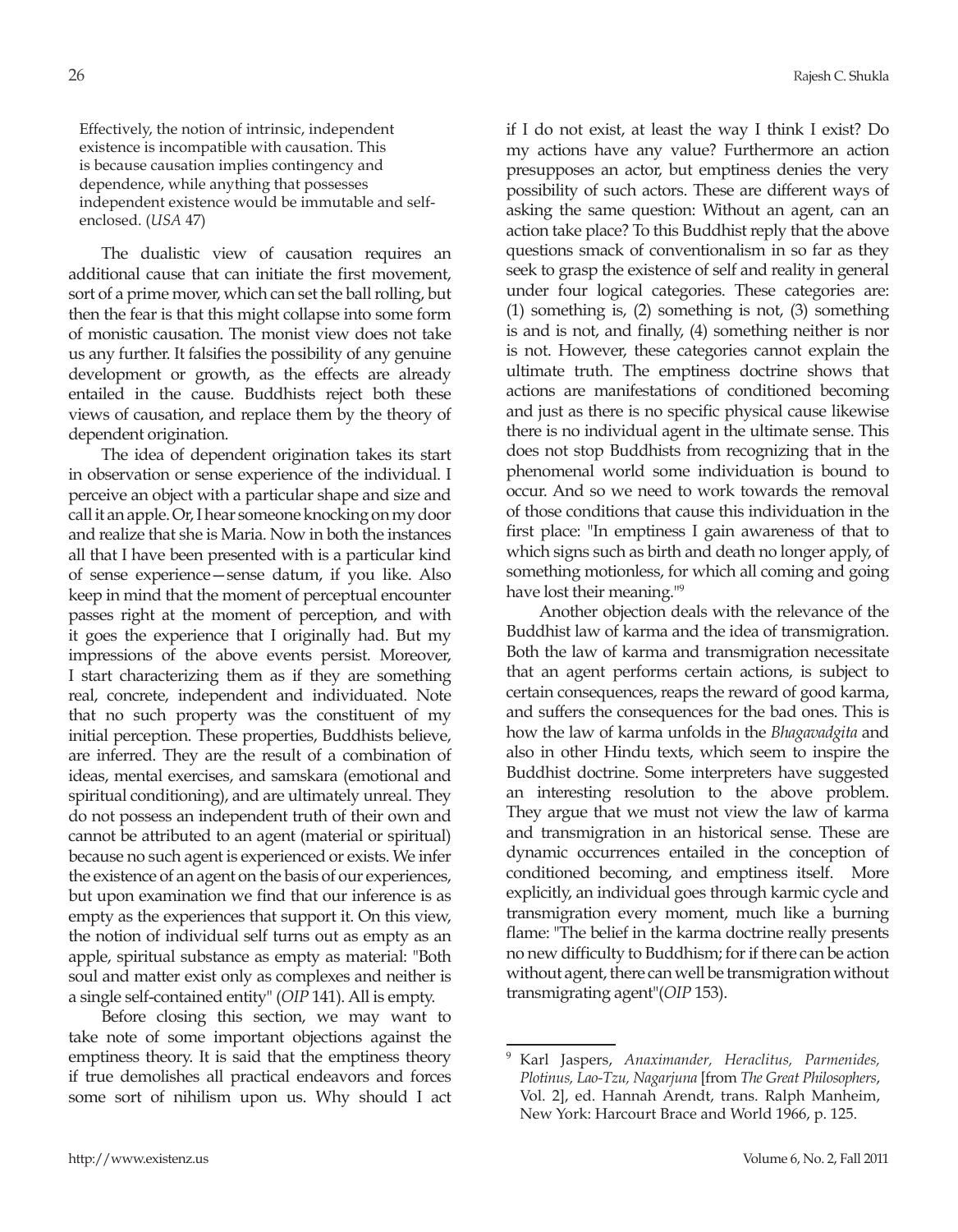### **The East and West Philosophical Communication**

In the recent past, there has not been much philosophical communication between the East and West. There are many reasons for this neglect. Jaspers has rightly suggested that the West met the Eastern civilization at the time of its decline, not advancement. There was a time much before the European renaissance and a lot prior to modernity when the East was at its peak and was the source and center of many fresh ideas in various fields, including religion, philosophy and science; but then that time had long passed when the European mind came across its Eastern counterpart. As a result, the relation that developed between the two cultures was not that of intellectual engagement but that of pride and prejudice. Even the most sympathetic European readers of the Eastern works remained judgmental in their valuation. Commenting upon the literary texture of the Vedas, Max Müller writes:

People do not yet see the full importance of the Veda in an historical study of religion. The bridge of thoughts … that spans the whole history of the Aryan world has the first arch in the Veda, its last in Kant's Critique. While in the Veda we may study the childhood, we may study in Kant's *Critique of Pure Reason* the perfect manhood of Aryan mind.10

The genius of Kant is undeniable; but Müller's account of the Vedas is disputable. Muller's reading of the Vedas and of other Indian texts perpetuated the stereotypical view of the Indian thought in the Western mind. The spiritual and mystical insights of Indian tradition were emphasized and conflated beyond proportion, but not its rational or philosophical or scientific side. We still see some scholars entangled in the monotheistic, pantheistic, and henotheistic interpretations of the Vedas despite sharp evidence to the opposite: "Neither polytheism nor henotheism nor even monotheism," according to Chandradhar Sharma, "can be taken as the key-note of the early Vedic philosophy."11 The Upanishads and the Buddhist texts too have met similar interpretations and stereotypes. It is not being suggested that these interpretations are

baseless. I take it that they have their foundation in the texts interpreted, but they do conflate one aspect over others, in the case of the Vedas, henotheism or monotheism over spiritual absolutism. This conflating has compromised the philosophical value of the text interpreted.

Another reason, which probably stunted the East and West philosophical communication more than anything else in the nineteenth and twentieth century was colonialism. Ram Adhar Mall illuminates this difficulty in following terms: "I have always wondered how the Greco-Eurocentric conception of philosophy succeeded in exclusively absolutizing itself, and I came to the conclusion that major factors were of an extraphilosophical nature, such as imperial, colonialistic, and political forces" (*IP* 2). The moral justification of colonialism came in the form of spiritual emancipation of the unenlightened-barbarians. Rudyard Kipling characterized it "white man's burden" and many Europeans assumed this responsibility without much fuss. A close a look at the moral compass of Indian philosophical traditions tells a different story. Both Hinduism and Buddhism developed subtle theories of morality and grappled with the problem of pain and suffering, not only at the human level but at all existential levels. This is especially true of Buddhism. Buddha anticipated the modern utilitarians and also went beyond them when he pleaded that we ought to develop a loving compassion not only towards human beings, but for all beings or whole existence.

Both Jaspers and Ram Adhar Mall regret the above East and West philosophical divide and the prejudices that accompany it. Mall believes that the reading of one tradition from the point of view another can only be a meaningful if it is directed towards the understanding and comprehension of the other and is not laden with value judgments grounded in the home tradition. Indeed the value judgments of a tradition, and even within a tradition, have a particular historical reference points and do not exhaust the truth in its other possible manifestations. Moreover, such judgments run counter to the idea of philosophia perennis which, by definition, cannot be the sole monopoly of one specific philosophical tradition. Jaspers writes: "Every one possesses philosophy only in his historical form, and this of course, so far as it is true, is an expression of philosophia perennis, which no one possesses as such."<sup>12</sup> In the same spirit, Jaspers also reconstructs the

<sup>10</sup> Max Müller cited by Ram Adhar Mall, *Intercultural Philosophy*, Oxford: Rowman & Littlefield 2000, p. 17. [Henceforth cited as *IP*]

<sup>11</sup> Chandradhar Sharma, *A Critical Survey of Indian Philosophy*, Delhi: Motilal Manarsidass Publishers Private Limited, 2009, p. 15.

<sup>12</sup> Karl Jaspers cited in *IP* 29.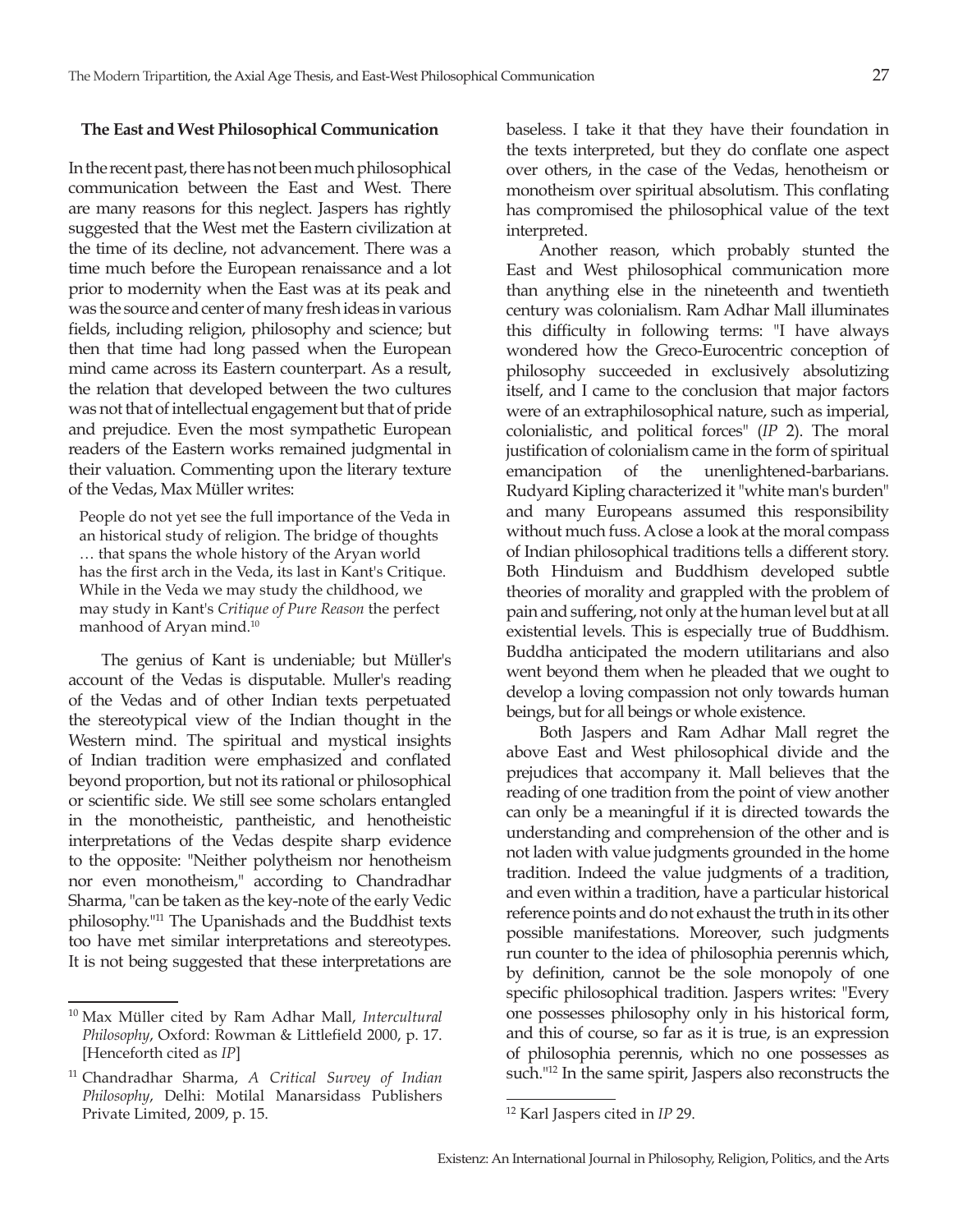origin of the history of philosophical deliberations in his axial age thesis, and contends that there were not one or two but three main centers of philosophical enquiry in antiquity.

Jaspers traces the genesis of philosophia perennis in ancient India, China and Europe. He argues that the philosophical ideas and insights that evolved at these three places, roughly between 800 to 200 B.C., have shaped human conscious and being ever since. "It is there," he writes, "that we meet the most deepcut dividing line in history. Man, as we know him today, came into being" (*OGH* 1). It was at this time that the Vedas and Upanishads were composed, and Buddhism and Jainism emerged as alternative philosophies and religions, and other important schools of Indian philosophical traditions such as materialism and rationalism came into prominence. The nature of truth or reality was vigorously debated and carefully examined. The existence of the phenomenal world was challenged and sometimes refuted after a thoughtful examination. Upanishadic thinkers, deeply disappointed with the impermanent nature of phenomenal world, called it Maya or pure illusion and contrasted it with rational self—Atman, and espoused the ultimate identity of Atman and Brahman. Even though Buddha adopts a more measured approach in his study and description of the world and reality, yet he too believes that the ultimate truth defies conventional, linguistic and logical categories and can only be grasped in Nirvana. This view that the world in its finality is an appearance, and that it lacks an authentic foundation, has often been reinforced in Indian literature and psyche, and has stayed with them till today. One may never understand a Hindu or Buddhist mind if one is not ready in some way to pass over the world as total illusion or without any permanent essence whatsoever. So, I do agree with Jaspers that the axial thought continues to anchor Indian consciousness even today.

Implicit in the idea of philosophia perennis, as understood by Jaspers and expounded by Ram Adhar Mall, is the view that different philosophical traditions partake in their common pursuit of truth and reason. Though each tradition remains conscious of its philosophical positions and viewpoints, and expresses them honestly, it does not discredit the other traditions. As a matter of fact, philosophia perennis calls upon these traditions to engage each other whenever possible, and to deepen their understanding and perception of each other. In the axial age the major three centers, India, China, and Europe, symbolized the above idea

of mutual engagement and respect when they came face to face with each other for the first time: "Between these three realms a profound mutual comprehension was possible from the moment they met. At the first encounter, they recognized that they were concerned with the same problems" (*OGH* 8). Jaspers defends the above engagement in two main ways.

He shows, first, that all three axial centers were reflecting over the same eternal questions regarding meaning and value of human life, the possibilities it carries, and limitations that curtail it. Later, Jaspers also strengthens this common concern on the grounds of his epistemological pluralism. He argues now that eachcognition is historically situated, implies a particular method, specific facts and definite standpoints. The implication is that we must resist posturing and avoid passing quick judgment on other traditions and the philosophical positions that they envision. Our knowledge is ours—it has its uniqueness and particularity, and may not hold in other cases at all times and under all conditions. We need to create space for the possibilities not known yet. In this spirit Jaspers remarks: "I should like to hold the question open and leave room for possible new starting-points in search for knowledge, which we cannot imagine in advance"(*OGH* 18). Jaspers philosophical position reminds us of the Jain theory of *anekāntavāda*. It trusts in similar multiplicity of truth and cognition, and holds that universe can be looked from different perspectives and to different effects, and that none of these perspectives exhaust the totality of all knowledge possible. The Jains often illustrate the issue by comparing the object of knowledge with an elephant and knowing subjects with blind men. Epistemological absolutists are like the blind men. They touch and feel one aspect of the elephant, her belly or leg or trunk and mistakenly take that aspect as the whole elephant. This error can be avoided.

Jaspers also insists that a legitimate universal philosophy of history must facilitate a boundless communication between all humankind. It is one thing, he says, to look at history and philosophy from one's own spiritual and cultural backyard and another to examine them from an open and unhindered perspective. From one's own point of view, one tends to value the things that are closer to home, grounded in one's country and culture, and closes eye towards other things distant and foreign. But this narrow horizon is detrimental to the pursuit of truth. It has many negative effects on an individual's life. It has caused much grief in the past. In its extreme form, it amplifies one's cultural,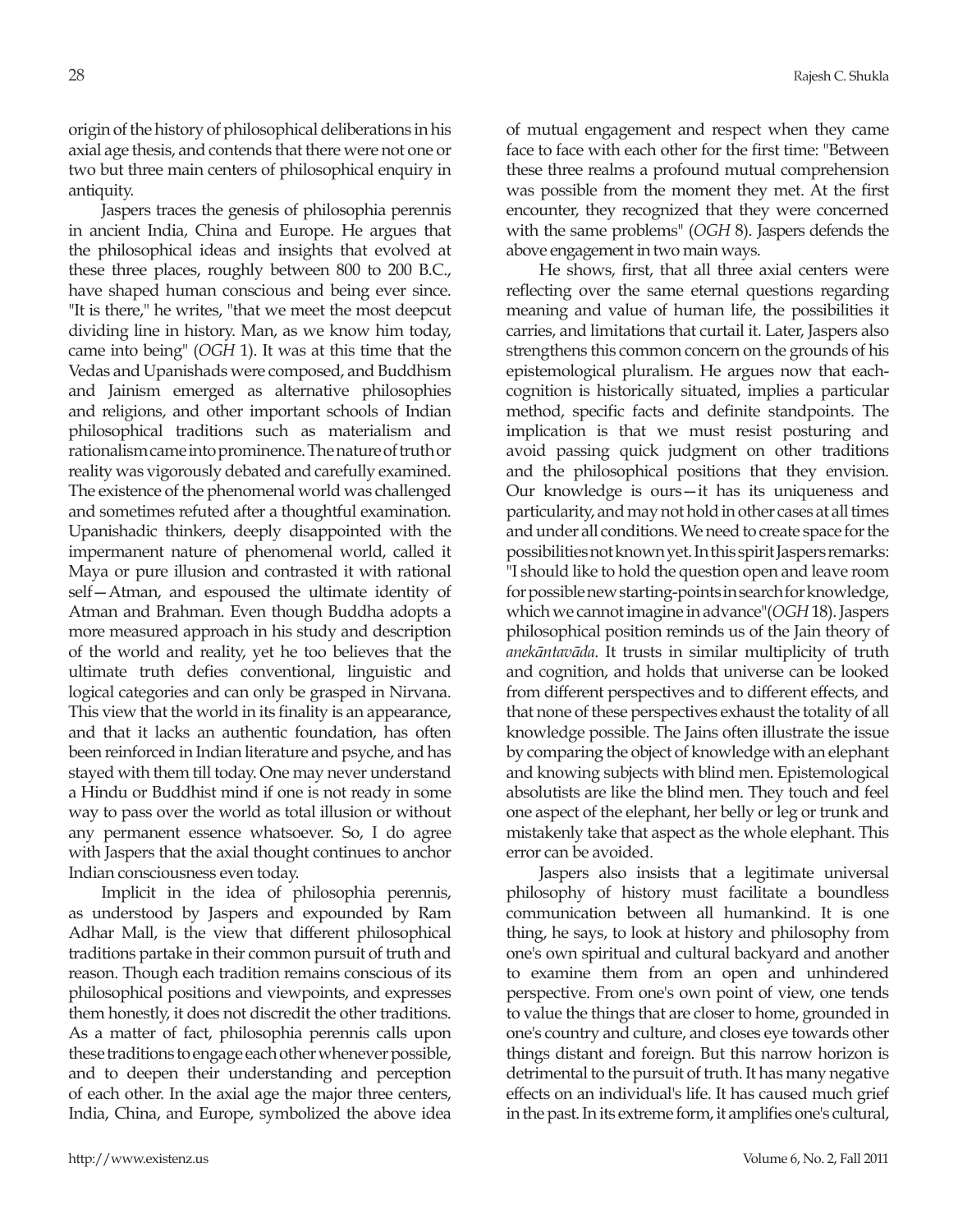religious or political loyalties to absurd and fanatical proportions, violates human consciousness, and inflicts much pain and suffering on the whole populace. To realize my full existential possibilities, I must transcend the above narrowness of mind and culture and make genuine efforts to reach out to others. I must try to relate with the alien consciousness and connect with her at the deepest level of her being. This communion with others has an enriching effect upon an individual's life and soul. It can help us grasp the truth of Buddha and Christ, East and West, without being polarized.

Now that we have identified some of the impeding issues between the East and West philosophical communication and laid out, along with Jaspers, the framework for possible dialogue between the two traditions, we may note the areas of possible convergence and co-operation. There appears to be a common agreement between both traditions that science, with its manifestation in modern technology, is a doubleedged sword. It can be an instrument of maximum good or maximum evil, depending upon its use:

Technology is only a means, in itself it is neither good nor evil. Everything depends upon what man makes of it, for what purpose it serves him, under what conditions he places it. The question is what kind of man will take possession of it, what sort of creature will man prove himself to be through the use he makes of it. (*OGH* 125)

To understand the implications of Jaspers' view, we need to realize that what is good, and what is bad, and what makes it so, are primarily philosophical questions. Their answer will depend not only on the cognitive capacity of an individual, but also her moral and spiritual development. In other words, even though science and technology claim to be thoroughly objective, their application necessitates subjective elements. Indeed the pressing problem of our times is to reconcile these two elements. This reconciliation of opposite elements, such mind and matter, thought and feeling, and subject and object, is done in the Buddhist philosophy through the theory of emptiness.

On the Buddhist view the gulf between mental and material, physical and psychical phenomenon is not as big as it first appears. We look at the world and it looks so very different from us. So we automatically posit a dichotomy between the self and world, and between body and soul as well. Yet, when we look at our experiences, and analyze them, we realize that the separation of the physical and spiritual, material and

karmic is grounded not in truth but in convention. Emptiness doctrine helps us remove our worldly attachments and forces us to see the truth without conventional, samsarika and karmic bias, and makes us realize that the so-called opposites of mind and matter, physical and karmic causation are actually co-dependent categories. One cannot exist without the other. This coherence off mind and matter, which emptiness propagates, has started finding support in the quantum physics as well: "As in new physics [so in Buddhism, Prasangika school], matter cannot be objectively perceived or described apart from the observer—matter and mind are co-dependent" (*USA* 63) The view that mind and matter are co-dependent, that one arises with the other not apart from the other, needs our further attention as it can help us escape the problems of scientific materialism and epistemological dualism as well.

The Buddhist view also exhorts us to pursue the science of self and not just material causation. Our moral and spiritual difficulties arise due to a false understanding of the self and self-interest, and can be probably resolved with a fuller self-comprehension. Nagarjuna, along with other Buddhists, is insistent in holding that it is a mistake to construe self as a substance or ego or other forms of individuation, and that upon examination no such thing can be said to be the constitutive property of the self. Self, he argues, has no essence and is a bundle of perceptions or samskara or karmic forces. Individuation is a product of *panch skandhas* (five factors), including form, consciousness, feeling, perception, and mental dispositions (*rupa, vijnana, vedna, samjna, and samskar*): "The realization of emptiness eliminates that fabrication of essence, which eliminates grasping, contaminated action, and its pernicious consequences."13

Once the egoistic and false individuation of the self is overcome, a new kind of individuality is bound to emerge. The emergent individuality would be one like that of the historical Buddha. It would be marked by a deep love and compassion for all creatures and all existence. It would transcend the clash of self and other, good and evil, and remain harmonious and peaceful under various circumstances. In the practical world of daily living, such individuality would be marked by

<sup>13</sup> Jay L. Garfield in *The Fundamental Wisdom of the Middle Way* [Nagarjuna's Mulamadhyamakakarika], trans. & commentary Jay L. Garfield, New York: Oxford University Press 1995, p. 248.